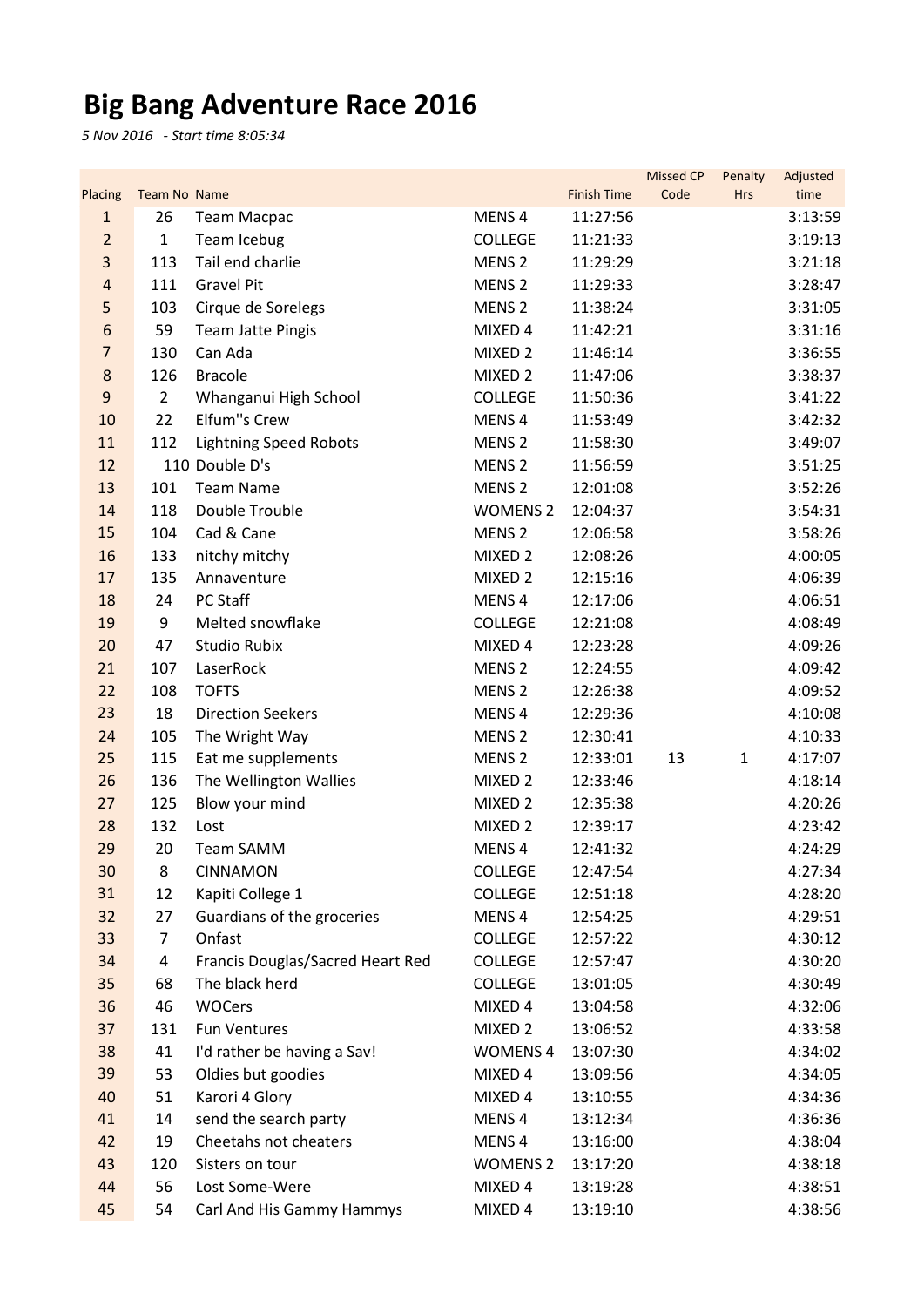| 46 | 128 | Hotlikeher                              | MIXED <sub>2</sub> | 13:19:57 |       |                | 4:40:21 |
|----|-----|-----------------------------------------|--------------------|----------|-------|----------------|---------|
| 47 | 32  | Wherethefugawe                          | <b>WOMENS 4</b>    | 13:23:13 |       |                | 4:41:03 |
| 48 | 64  | <b>Undertrained &amp; Overconfident</b> | MIXED 4            | 13:25:47 |       |                | 4:42:00 |
| 49 | 40  | <b>Wandering Brunettes</b>              | <b>WOMENS 4</b>    | 13:28:12 |       |                | 4:42:22 |
| 50 | 114 | <b>Hereditary insanity</b>              | MENS <sub>2</sub>  | 13:29:15 |       |                | 4:50:43 |
| 51 | 18  | <b>Blokes with Spoons</b>               | MENS <sub>4</sub>  | 13:31:29 | 8     | $\mathbf{1}$   | 4:50:49 |
| 52 | 63  | Two Thumbs Up                           | MIXED 4            | 13:31:31 |       |                | 4:52:08 |
| 53 | 109 | 360 degree error                        | MENS <sub>2</sub>  | 13:34:10 |       |                | 4:53:46 |
| 54 | 16  | Run and Done                            | MENS <sub>4</sub>  | 13:34:47 |       |                | 4:54:47 |
| 55 | 66  | Veggie Ags                              | MIXED 4            | 13:35:02 |       |                | 4:55:01 |
| 56 | 55  | The Hangover4                           | MIXED 4            | 13:37:07 | 3     | $\mathbf{1}$   | 4:56:27 |
| 57 | 122 | The Sows                                | <b>WOMENS 2</b>    | 13:37:53 |       |                | 4:56:39 |
| 58 | 60  | The Russies                             | MIXED 4            | 13:39:23 |       |                | 4:57:28 |
| 59 | 10  | The yellow herd                         | <b>COLLEGE</b>     | 13:40:38 |       |                | 4:58:45 |
| 60 | 38  | Death Wish                              | <b>WOMENS 4</b>    | 13:40:43 |       |                | 4:58:51 |
| 61 | 62  | Loost in space                          | MIXED 4            | 13:42:36 |       |                | 5:00:38 |
| 62 | 15  | The Sadza Snakes                        | MENS <sub>4</sub>  | 13:44:48 |       |                | 5:02:43 |
| 63 | 21  | <b>Maximus Awesomeness</b>              | MENS <sub>4</sub>  | 13:47:18 |       |                | 5:03:35 |
| 64 | 17  | Transpower                              | MENS <sub>4</sub>  | 13:48:01 |       |                | 5:05:35 |
| 65 | 3   | Francis Douglas/Sacred Heart Blue       | <b>COLLEGE</b>     | 11:41:39 | 9     | $\mathbf 0$    | 5:07:33 |
| 66 | 42  | Sweat, regret and oxygen debt           | MIXED 4            | 13:52:15 |       |                | 5:07:43 |
| 67 | 25  | KC                                      | MENS <sub>4</sub>  | 13:58:48 |       |                | 5:07:58 |
| 68 | 30  | Mumz on the run                         | MIXED 4            | 13:58:56 |       |                | 5:11:21 |
| 69 | 13  | Kapiti College 2                        | <b>COLLEGE</b>     | 13:58:50 |       |                | 5:15:45 |
| 70 | 134 | third time lucky                        | MIXED 2            | 13:59:09 |       |                | 5:17:52 |
| 71 | 6   | Run like the Winded                     | <b>COLLEGE</b>     | 14:02:33 | 9     | 0              | 5:18:07 |
| 72 | 137 | Star spangled kiwi                      | MIXED 2            | 14:02:32 |       |                | 5:20:41 |
| 73 | 138 | Purple Cobras                           | MIXED <sub>2</sub> | 14:03:18 |       |                | 5:22:25 |
| 74 | 65  | Carry on cramping                       | MIXED 4            | 14:05:33 |       |                | 5:24:51 |
| 75 | 58  | Pain is a Sensation                     | MIXED 4            | 14:09:20 |       |                | 5:25:18 |
| 76 | 29  | The four Dora's                         | <b>WOMENS 4</b>    | 13:55:15 |       |                | 5:28:05 |
| 77 | 123 | <b>Team Tiffany</b>                     | <b>WOMENS 2</b>    | 14:14:44 |       |                | 5:29:56 |
| 78 | 116 | The Shakes                              | <b>WOMENS 2</b>    | 14:18:15 |       |                | 5:31:18 |
| 79 | 35  | Dolce Vita                              | <b>WOMENS 4</b>    | 14:19:39 |       |                | 5:31:58 |
| 80 | 11  | The Y-nots                              | <b>COLLEGE</b>     | 14:21:51 | 9,10  | 0              | 5:32:27 |
| 81 | 36  | First of 5                              | <b>WOMENS 4</b>    | 14:27:19 |       |                | 5:32:49 |
| 82 | 117 | Lost & Found                            | <b>WOMENS 2</b>    | 14:30:05 |       |                | 5:33:55 |
| 83 | 28  | Mad Mothers                             | <b>WOMENS 4</b>    | 14:30:02 |       |                | 5:40:20 |
| 84 | 5   | <b>Onslow Adventurers</b>               | <b>COLLEGE</b>     | 14:32:33 |       |                | 5:43:26 |
| 85 | 50  | Go Hard #2                              | MIXED 4            | 14:32:19 |       |                | 5:47:29 |
| 86 | 57  | <b>Gardiner Collective</b>              | MIXED 4            | 14:34:44 |       |                | 5:48:46 |
| 87 | 31  | Serious Sals                            | <b>WOMENS 4</b>    | 14:34:55 |       |                | 5:48:59 |
| 88 | 61  | Wilderpeepz                             | MIXED 4            | 14:37:30 |       |                | 5:54:35 |
| 89 | 45  | The Odd Couples                         | MIXED 4            | 14:37:18 |       |                | 6:11:50 |
| 90 | 67  | <b>Glass Gumboots</b>                   | MIXED 4            | 14:39:51 |       |                | 6:18:07 |
| 91 | 48  | <b>Team Zenith</b>                      | MIXED 4            | 14:39:54 |       |                | 6:18:24 |
| 92 | 37  | The Foxy 49ers                          | <b>WOMENS 4</b>    | 14:42:11 |       |                | 6:19:14 |
| 93 | 121 | On Track Fitness                        | <b>WOMENS 2</b>    | 14:42:09 | 13    | $\mathbf{1}$   | 6:22:13 |
| 94 | 106 | RedMitch                                | MENS <sub>2</sub>  | 14:44:35 | 12,13 | $\overline{2}$ | 6:24:03 |
| 95 | 44  | Mud, Sweat and Beers                    | MIXED 4            | 14:45:01 |       |                | 6:29:40 |